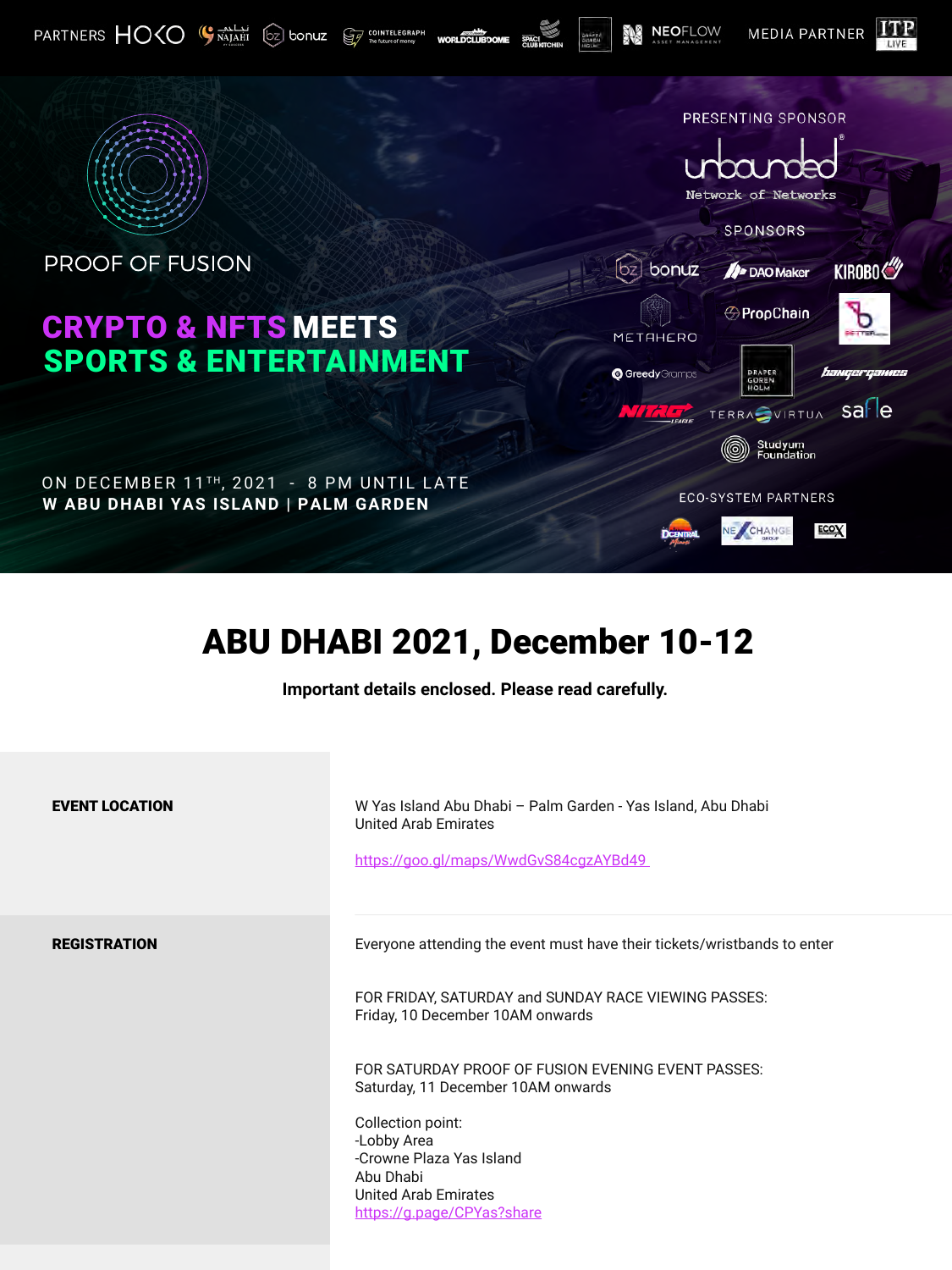| <b>Event Dates and Timings</b> | Pre Qualifier                                                                                                                                                                                                                                                                                           | Friday 10 December                   | $12nn - 7pm$ |
|--------------------------------|---------------------------------------------------------------------------------------------------------------------------------------------------------------------------------------------------------------------------------------------------------------------------------------------------------|--------------------------------------|--------------|
|                                | Qualifier                                                                                                                                                                                                                                                                                               | Saturday 11 December                 | $12nn - 7pm$ |
|                                | Proof of Fusion                                                                                                                                                                                                                                                                                         | Saturday 11 December                 | 8pm - late   |
|                                | <b>Final Race</b>                                                                                                                                                                                                                                                                                       | Sunday 12 December                   | 12nn - late  |
|                                |                                                                                                                                                                                                                                                                                                         |                                      |              |
| <b>SEATING ARRANGEMENT</b>     | For the day passes, a special VIP area for Proof of Fusion customers has been<br>arranged at the W Palm Garden. The Garden opens from 12nn on Friday,<br>Saturday and Sunday.<br>For the Proof of Fusion evening on December 11th $-$ for table bookings our<br>hostesses will guide you to your table. |                                      |              |
|                                |                                                                                                                                                                                                                                                                                                         |                                      |              |
| <b>ATTIRE / WHAT TO BRING</b>  | Please dress in casual, comfortable clothing throughout the event.                                                                                                                                                                                                                                      |                                      |              |
|                                |                                                                                                                                                                                                                                                                                                         |                                      |              |
| <b>ADMISSION</b>               | Admission to the event is strictly upon presentation of ticket/wristband<br>A wristband or badge will be given to you as part of the event registration, this must<br>be worn for the duration of the event.<br>If you lose your wristband, the organizer and                                           |                                      |              |
|                                | venue have the right to refuse admission.                                                                                                                                                                                                                                                               |                                      |              |
| <b>ATTIRE / WHAT TO BRING</b>  | Please dress in casual, comfortable clothing throughout the event.                                                                                                                                                                                                                                      |                                      |              |
| <b>RACEVIEW TIMINGS</b>        | <b>12 DEC</b>                                                                                                                                                                                                                                                                                           | <b>RACE</b><br>17:00 - 19:00         |              |
|                                | <b>11 DEC</b>                                                                                                                                                                                                                                                                                           | <b>QUALIFYING</b><br>$17:00 - 18:00$ |              |
|                                | <b>11 DEC</b>                                                                                                                                                                                                                                                                                           | <b>PRACTICE 3</b><br>14:00 - 15:00   |              |
|                                | <b>10 DEC</b>                                                                                                                                                                                                                                                                                           | <b>PRACTICE 2</b><br>$17:00 - 18:00$ |              |
|                                |                                                                                                                                                                                                                                                                                                         |                                      |              |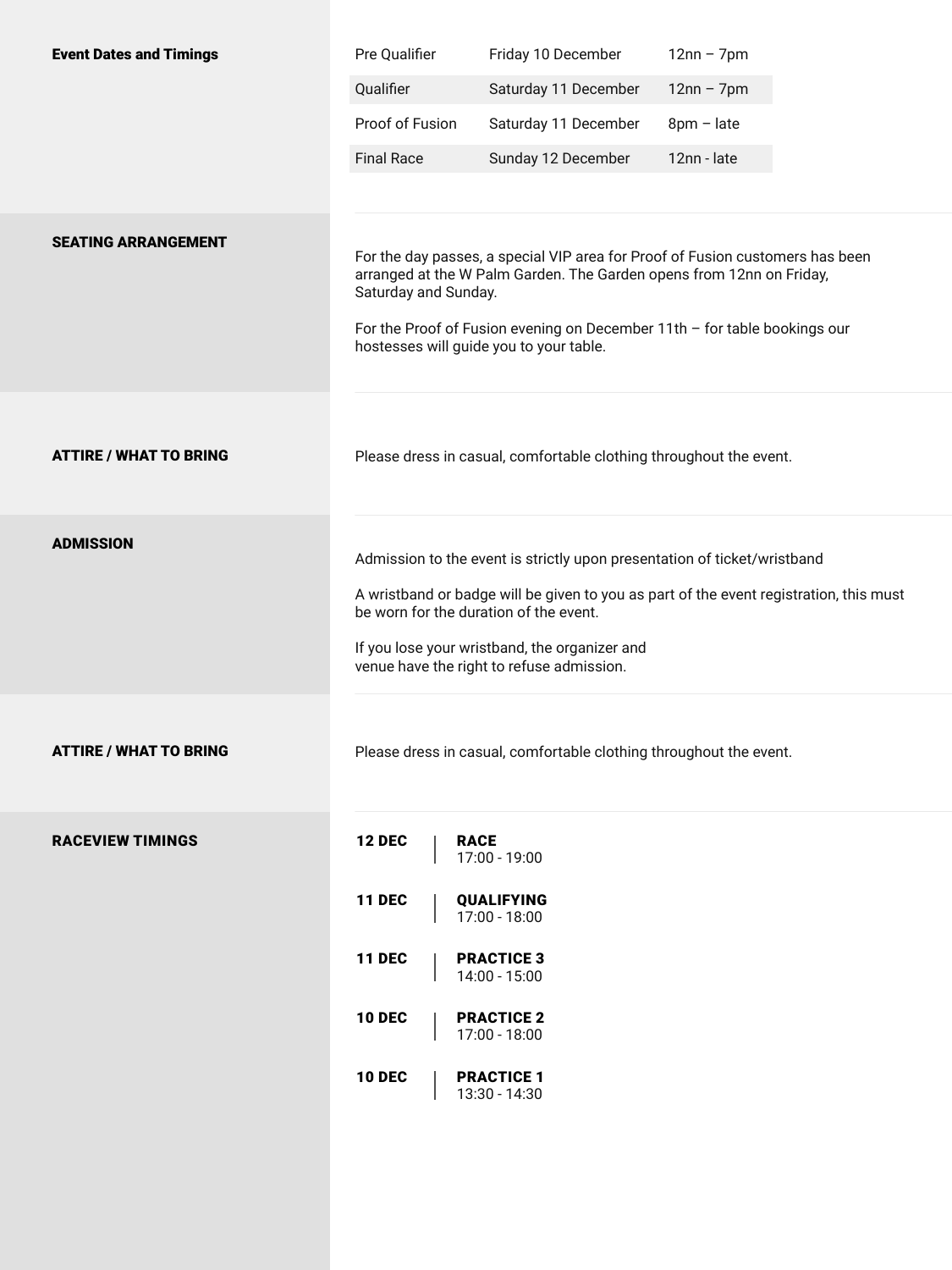**SECURITY CHECKPOINT**<br>SECURITY CHECKPOINT **We reserve the right not to allow any bag, parcel or other item to be brought into the event and to deal with any unattended object in such way as we consider appropriate.**

### PROHIBITED ITEMS

- Weapons of any kind or objects that appear to be weapons including toy weapons.
- Camera tripods and Selfie sticks (hand-held extension poles for cameras and mobile devices)
- Suitcases (including carry-on luggage)
- Coolers or backpacks larger than 22" long x 15" wide x 18" high (54cm x 38cm x 46cm).
- Pets or other animals except approved service animals, which must remain on leash and with the owner at all times.
- Recreational devices such as drones, remote controlled toys or any conveyances with wheels other than a rolling briefcase bag or mobility device for a disabled individual.
- Glass containers
- Alcoholic beverages
- Food & drinks from outside the venue
- Any other items that we determine may be harmful or disruptive.

## PROHIBITED ACTIVITIES

- The sale of goods or services or the display of good or services for sale.
- The distribution of printed or recorded materials of any kind.
- Unauthorized events, demonstrations or speeches, or the usage of any flag, banner or sign for commercial purposes, or to incite a crowd.
- Photography, videotaping or recording of any kind for commercial purposes or the recording of any portion of the stage program.
- Engaging in any unsafe act or other act that may impede or negatively impact the operation of the event or the enjoyment of the event by participants.

We may photograph, film, videotape, record or otherwise reproduce the image and/or voice of any person who enters the event and use the same for any purpose without payment to any person.

We reserve the right to deny entry, or to require a person already admitted to leave the event, without refund, liability or compensation if we consider that the circumstance so require.